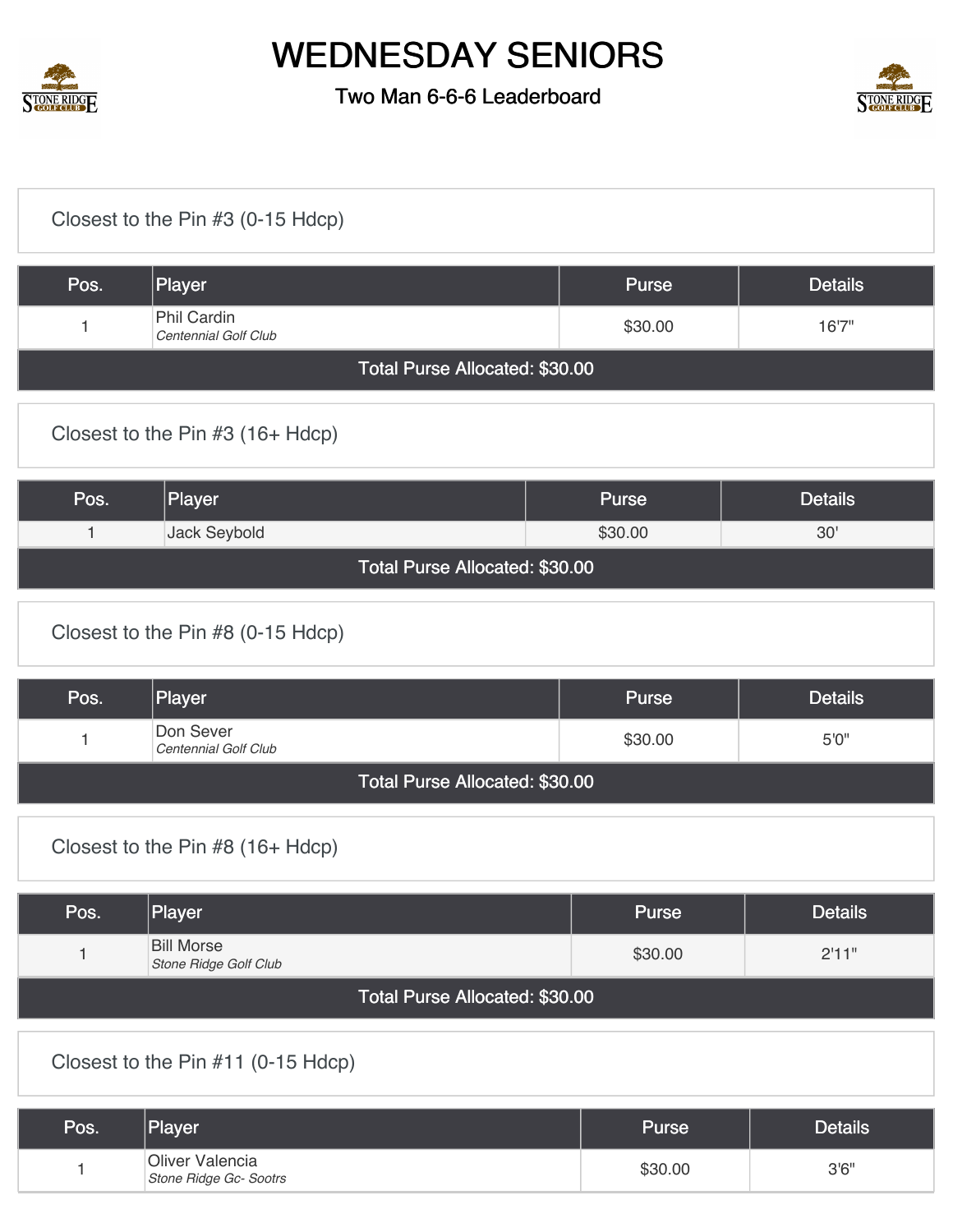

## WEDNESDAY SENIORS

#### Two Man 6-6-6 Leaderboard



#### Total Purse Allocated: \$30.00

[Closest to the Pin #11 \(16+ Hdcp\)](https://static.golfgenius.com/v2tournaments/8465456578114386610?called_from=&round_index=38)

| Pos.                           | Player      | Purse   | <b>Details</b> |  |  |  |
|--------------------------------|-------------|---------|----------------|--|--|--|
|                                | Garth Chain | \$30.00 | 1'9''          |  |  |  |
| Total Purse Allocated: \$30.00 |             |         |                |  |  |  |

#### [Closest to the Pin #16 \(0-15 Hdcp\)](https://static.golfgenius.com/v2tournaments/8465456915604863667?called_from=&round_index=38)

| Pos.                           | Player      | <b>Purse</b> | <b>Details</b> |  |  |  |  |
|--------------------------------|-------------|--------------|----------------|--|--|--|--|
|                                | Randy Bolin | \$30.00      | 7'3''          |  |  |  |  |
| Total Purse Allocated: \$30.00 |             |              |                |  |  |  |  |

### [Closest to the Pin #16 \(16+ Hdcp\)](https://static.golfgenius.com/v2tournaments/8465457356677872308?called_from=&round_index=38)

| Pos.                           | Player        | <b>Purse</b> | <b>Details</b> |  |  |  |  |
|--------------------------------|---------------|--------------|----------------|--|--|--|--|
|                                | Duane Brenner | \$30.00      | 10'3"          |  |  |  |  |
| Total Purse Allocated: \$30.00 |               |              |                |  |  |  |  |

#### [May 11th 6-6-6 May 11th 6-6-6](https://static.golfgenius.com/v2tournaments/8465420648498363052?called_from=&round_index=38)

T1 Scramble - May 11th 6-6-6  $|T2|$  Best Ball - May 11th 6-6-6  $|T3|$  Best Ball - May 11th 6-6-6

| Flight 1       |                                                                   |                        |               |                |                        |              |              |
|----------------|-------------------------------------------------------------------|------------------------|---------------|----------------|------------------------|--------------|--------------|
| Pos.           | Team                                                              | <b>Total</b><br>To Par | $\mathsf{T1}$ | T <sub>2</sub> | $\overline{\text{T3}}$ | <b>Total</b> | <b>Purse</b> |
|                | Cardin + Saxon<br>Centennial Golf Club                            | $-11$                  | 22            | 18             | 21                     | 61           | \$40.00      |
| $\overline{2}$ | Fischer + Thomas<br>Stone Ridge Gc- Sootrs, Stone Ridge Golf Club | $-9$                   | 23            | 20             | 20                     | 63           | \$34.00      |
| 3              | Brekke + Brown<br>Stone Ridge Golf Club                           | $-8.2$                 | 20            | 21.8           | 22                     | 63.8         | \$26.00      |
| 4              | Highland + Lilze<br>Stone Ridge Gc- Sootrs, Stone Ridge Golf Club | $-7$                   | 21            | 22             | 22                     | 65           | \$20.00      |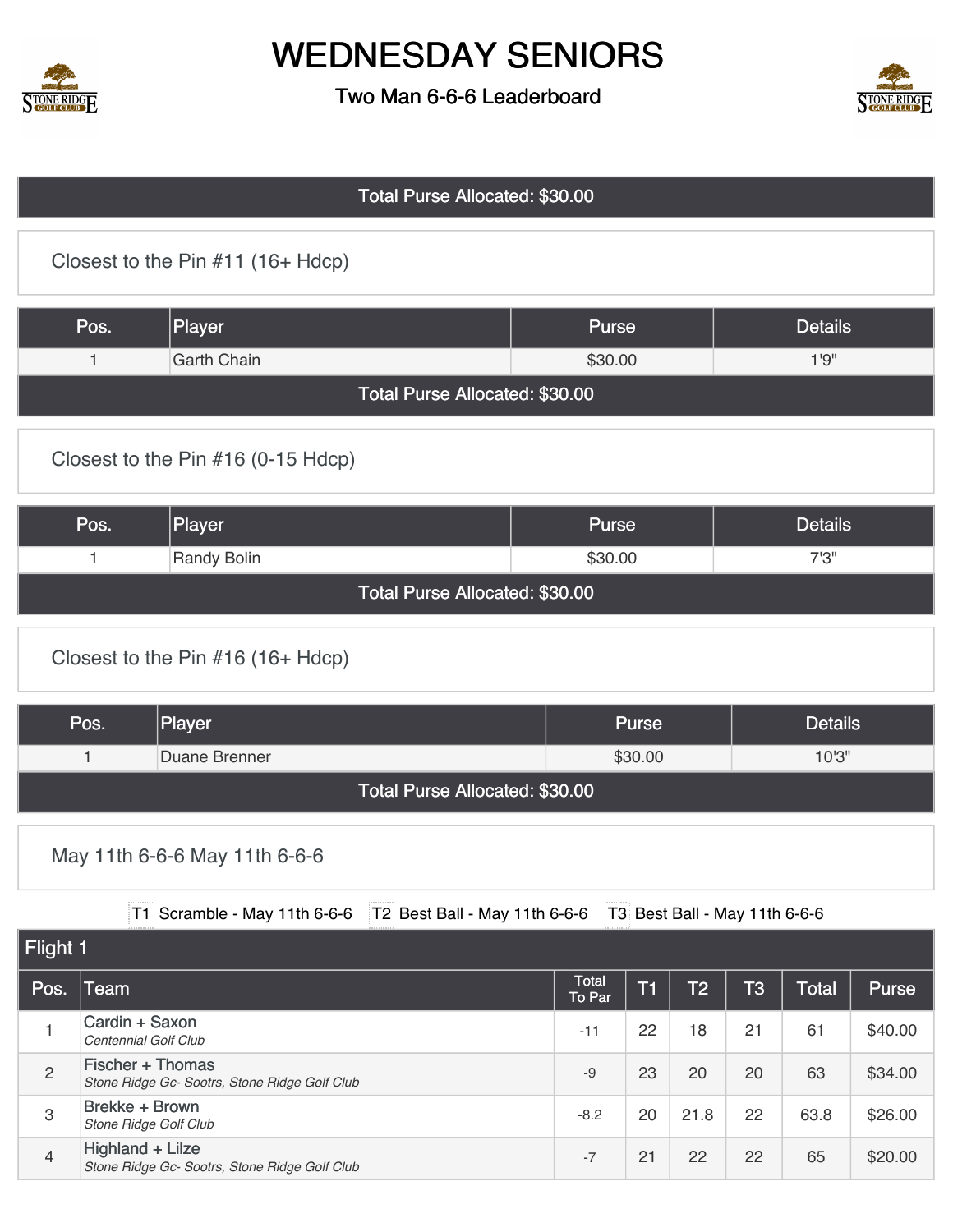

# WEDNESDAY SENIORS

### Two Man 6-6-6 Leaderboard



| T <sub>5</sub>   | Keasler + Sayler<br>Stone Ridge Gc- Sootrs, Stone Ridge Golf Club      | $-6$                   | 21        | 21             | 24             | 66           | \$13.00      |
|------------------|------------------------------------------------------------------------|------------------------|-----------|----------------|----------------|--------------|--------------|
| T <sub>5</sub>   | Lima + Robinson<br>Stone Ridge Gc- Sootrs                              | $-6$                   | 22        | 23             | 21             | 66           | \$13.00      |
| $\overline{7}$   | Dunleavy + Hurley<br>Eagle Point Men's Golf Club                       | $-4$                   | 24        | 22             | 22             | 68           | \$0.00       |
| $\,8\,$          | Bergman + Diaz<br>Stone Ridge Gc- Sootrs                               | $-3$                   | 25        | 22             | 22             | 69           | \$0.00       |
| $\boldsymbol{9}$ | Tooley + Uhles<br>Stone Ridge Golf Club                                | $-2.4$                 | 23        | 22.6           | 24             | 69.6         | \$0.00       |
| 10               | Eek + Reynolds<br>Centennial Golf Club                                 | $-2.1$                 | 23        | 23             | 23.9           | 69.9         | \$0.00       |
| 11               | Carter + Sever<br>Centennial Golf Club                                 | $-2$                   | 23        | 23             | 24             | 70           | \$0.00       |
| 12               | Courtney + Potter<br>Stone Ridge Gc- Sootrs, Stone Ridge Golf Club     | $-1.5$                 | 24        | 21.5           | 25             | 70.5         | \$0.00       |
| 13               | Bolin + Rumrey<br>Centennial Golf Club                                 | $+0.2$                 | 25        | 23             | 24.2           | 72.2         | \$0.00       |
| 14               | Huzinga + Tracy<br>Centennial Golf Club                                | $+1$                   | 23        | 25             | 25             | 73           | \$0.00       |
| <b>NC</b>        | Demario + Liston<br>Stone Ridge Golf Club, Centennial Golf Club        |                        | <b>NC</b> | <b>NC</b>      | <b>NC</b>      | <b>NC</b>    | \$0.00       |
| <b>NC</b>        | Lardizabal + Winmill<br>Oak Knoll Golf Club Ashland                    |                        | <b>NC</b> | <b>NC</b>      | <b>NC</b>      | <b>NC</b>    | \$0.00       |
|                  |                                                                        |                        |           |                |                |              |              |
| <b>Flight 2</b>  |                                                                        |                        |           |                |                |              |              |
| Pos.             | Team                                                                   | <b>Total</b><br>To Par | T1        | T <sub>2</sub> | T <sub>3</sub> | <b>Total</b> | <b>Purse</b> |
| $\mathbf{1}$     | Mitchell + Mooers<br>Stone Ridge Gc- Sootrs, Stewart Meadows Golf Club | $-12.3$                | 22        | 15             | 22.7           | 59.7         | \$40.00      |
| $\overline{2}$   | Kruzona + Wihtol<br>Stone Ridge Golf Club                              | $-12$                  | 19        | 22             | 19             | 60           | \$34.00      |
| 3                | Decker + Walker<br><b>Stone Ridge Golf Club</b>                        | $-7$                   | 22        | 21             | 22             | 65           | \$26.00      |
| $\overline{4}$   | Johnson + Rouhier<br>Centennial Golf Club                              | $-6.6$                 | 21        | 21.4           | 23             | 65.4         | \$20.00      |
| $\sqrt{5}$       | Wallace + Wolfe<br>Stone Ridge Gc- Sootrs                              | $-5.7$                 | 25        | 20             | 21.3           | 66.3         | \$16.00      |
| $6\,$            | <b>Balzarini + Gossett</b><br>Stone Ridge Gc- Sootrs                   | $-5.3$                 | 23        | 19.7           | 24             | 66.7         | \$10.00      |
| $\overline{7}$   | <b>Sprenger + Travers</b><br>Centennial Golf Club                      | $-4.4$                 | 25        | 19.6           | 23             | 67.6         | \$0.00       |
| 8                | Drake + Kane<br>Stone Ridge Gc- Sootrs, Stone Ridge Golf Club          | $-4.1$                 | 25        | 20.9           | 22             | 67.9         | \$0.00       |
| $9\,$            | Robinson + Valencia<br>Stone Ridge Gc- Sootrs, Stone Ridge Golf Club   | -4                     | 24        | 22             | 22             | 68           | \$0.00       |